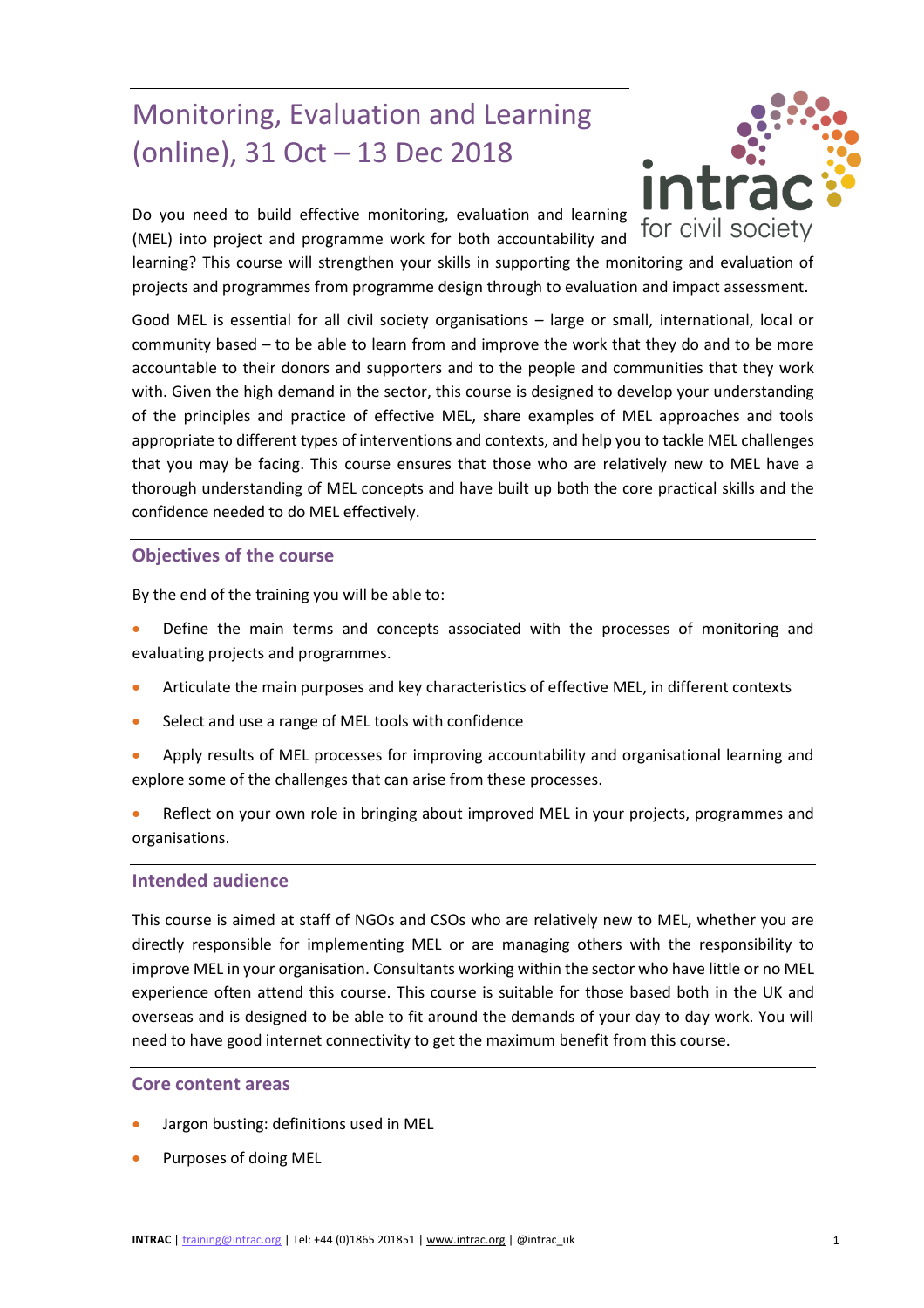- Core characteristics of effective MEL
- How MEL fits with project cycle management
- Hierarchy of objectives (including theory of change and log framing)
- **•** Developing Indicators
- Selecting and using appropriate methods and tools for data collection
- Conducting and managing effective evaluations, including developing Terms of Reference
- Effective and purposeful reporting
- Closing the loop: ensuring MEL leads to organisational learning and improvement

## **Course format and costs**

Our approach to online learning provides approximately 25 hours of training over 5 weeks. The training consists of a blend of 'real time' interactive live sessions led by our highly experienced trainers, individual and collaborative group activities, opportunities to interact with participants on the course through discussion forums on the INTRAC learning platform, as well as individual coaching to enable attendees to apply the learning to their work.

This course provides flexibility and enables you to take part in an INTRAC course with others without travelling. Live sessions are recorded and made available on our e-learning platform, so you can view them in your own time. You will be expected to spend around 5 hours a week on learning and training.

## **The cost of this course is £675.**

## **Course schedule**

All live sessions will start at 1:00pm UK time.

| Self-paced learning activities                        | By Wednesday 31 <sup>st</sup> October   |
|-------------------------------------------------------|-----------------------------------------|
| Welcome session                                       | Wednesday $31st$ October, 13:00 - 14:30 |
| Live session 1                                        | Thursday 1 November, 13:00 - 14:30      |
| Live session 2                                        | Wednesday 7 November, 13:00 - 14:30     |
| Live session 3                                        | Thursday 8 November, 13:00 - 14:30      |
| Live session 4                                        | Wednesday 14 November, 13:00 - 14:30    |
| Live session 5                                        | Thursday 15 November, 13:00 - 14:30     |
| Mentoring and individual activities (no live session) | 19-23 November                          |
| Live session 6                                        | Wednesday 28 November, 13:00 - 14:30    |
| Live session 7                                        | Thursday 29 November, 13:00 - 14:30     |
| Live session 8                                        | Wednesday 5 December, 13:00 - 14:30     |
| Live session 9                                        | Thursday 6 December, 13:00 - 14:30      |
| Live session 10                                       | Wednesday 12 December, 13:00 - 14:30    |